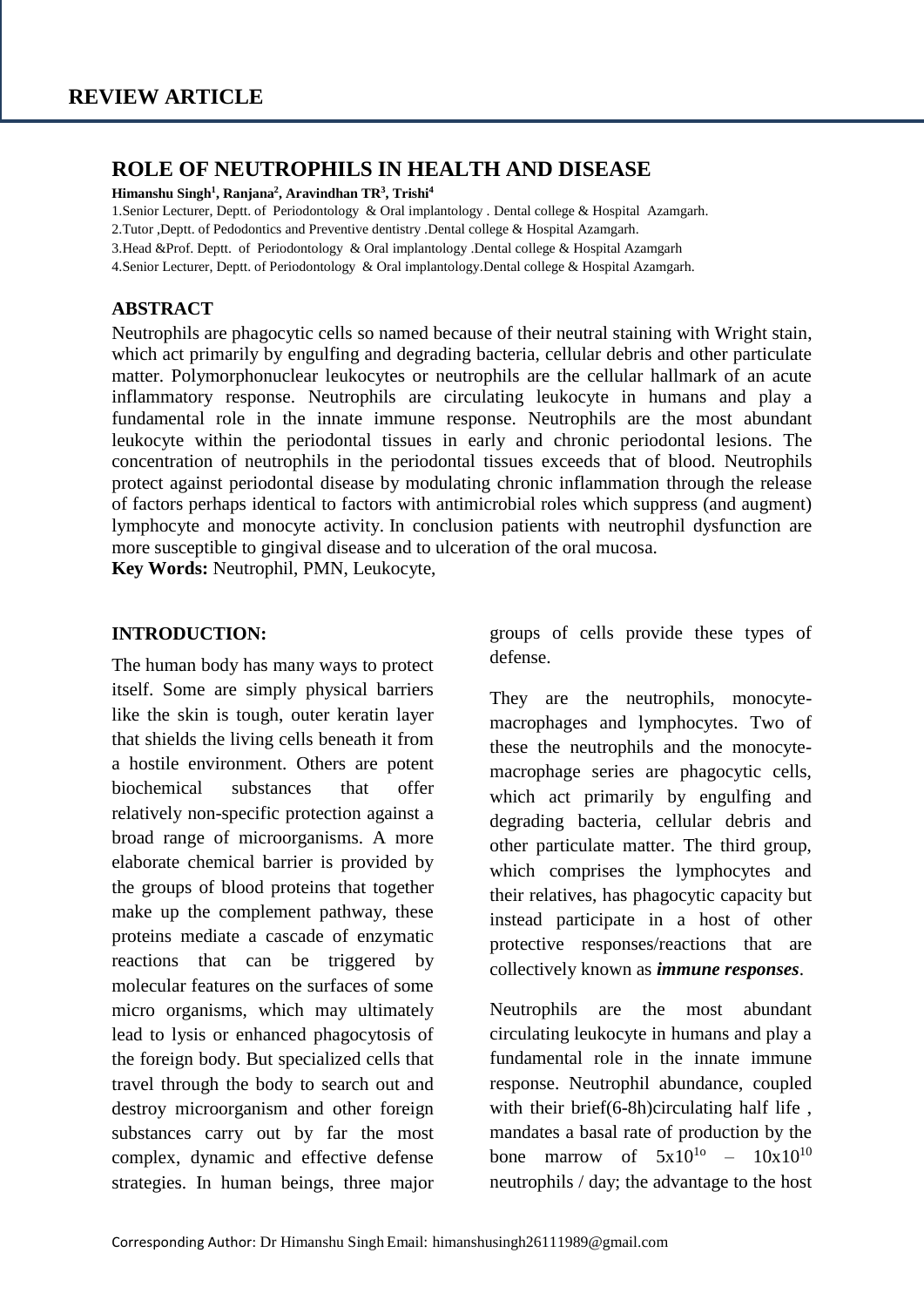of this rapid turnover is uncertain. Neutrophil homeostasis is maintained by a fine balance between granulopoiesis, bone marrow storage and release, intravascular margination clearane and destruction  $<sup>1</sup>$ .</sup> Neutrophils are short lived, non-mitotic cells generated in large numbers from pluripotential stem cells residing in the bone marrow<sup>2</sup>. Neutrophils are so named because of their neutral staining with wright stain. They are also known as PMN or polys or microphages (neutrophils leave the blood, they always retain their small  $size)^3$ .

Neutrophils are the most abundant leukocyte within the periodontal tissues in early and chronic periodontal lesions. The concentration of neutrophils in the periodontal tissues exceeds that of blood. In minimally inflamed gingival,  $2.5x10^7$ PMN/cm<sup>3</sup> infiltrate the connective tissues and  $1.7x10^8$  PMN/cm<sup>3</sup> are found at junctional epithelium<sup>4</sup>.

Bacteria and their products interact with gingival epithelium, the first physical barrier to microbial pathogens, to induce an inflammatory response consisting of cytokines, chemokines and antimicrobial protein production and subsequent recruitment of neutrophils<sup>4</sup>. Neutrophils have multiple surface receptors that enable them to bind to and phagocytize bacteria once they reach the site of infection. Serum factors called opsonins help trigger this process. Once engulfed, the bacteria are exposed to the neutrophil's intracellular killing process.

Defects in any of the functions or a marked decrease in the number of neutrophils capable of responding to the site of infection may result in varying degrees of susceptibility to infection.

These qualitative and quantitative defects may be inherited, acquired or drug induced 2 . The oral manifestations associated with a decrease in the number of circulating neutrophils are well documented and include mucous membrane infections, gingivitis and periodontitis. Conditions like agranulocytosis, congenital or cyclic neutropenia and leukaemia result in severe break down of the oral tissues. In conclusion patients with neutrophil dysfunction or well-defined abnormalties of neutrophils are more susceptible to gingival disease and to ulceration of the oral mucosa3..

# **HISTORY**

As the primary circulatory phagocytic cells, neutrophils play a key role in host defense against extracellular bacteria, especially pyogenic bacteria. The importance of these cells in combating infections disease is demonstrated through the increased susceptibility to recurrent bacterial infections observed in patients with defective neutrophil production or function. The importance of neutrophil in the defense against periodontal infection has also been strongly supported by studies of Localized Aggressive Periodontitis<sup>5</sup>. Neutrophil abnormalities have been demonstrated in patients with L.J.P as well as in those with rapidly progressive forms of periodontitis<sup>6</sup>. Neutrophils function is a two-edged sword, although they are primarily protective, they also can act as proinflammatory cells capable of causing significant destructions.

### **NEUTROPHIL DEVELOPMENT:**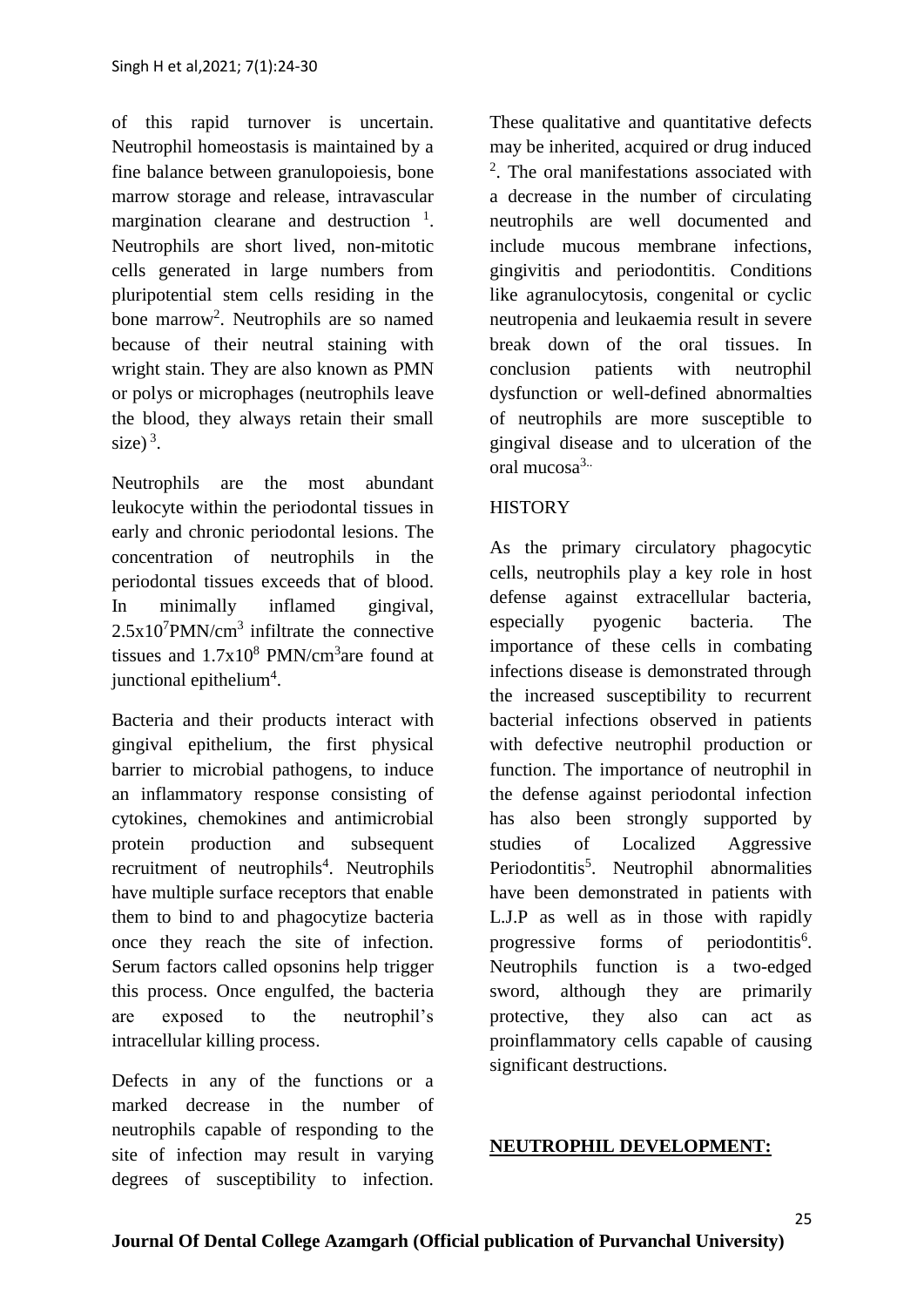In normal adults neutrophils are found in the bone marrow, blood and tissue. In the bone marrow neutrophils undergo development and proliferation from blast cells through promyelocytes to myelocytes. After the myelocytes stage the cells become metamyelocytes, "Band"

cells. These cells are released from the marrow into the blood where they remain for about 10 hours. They then migrate into the tissues where they survive for only one or two days. This migration is either random or in response to specific chemical signals called chemoattractants.

### Bone marrow Blood Tissues Precursors Proliferating Mature/storage metamyelocyte marginated mveloblast mvelocyte CFU-GEMM mature CFU-GM circulating promyelocyte **b** and 7.5 days  $6.5$  days  $t\%$  6-7 hours 1-2 days

## **FORMATON OF POLYMORPHONEUCLEAR LEUCOCYTES**

### **NEUTROPHIL FUNCTION:**

The polymorphonuclear leukocyte and monocyte/macrophage constitute the main phagocytic cell system in mammalian host defense against infecting agents.

These cells of myeloid lineage perform a wide variety of functions including engulfment of micro-organisms, secretion of lytic enzymes, and release of mediators responsible for co-ordination of the

inflammatory response, as well as tissue repair and remodeling. .The initial recruitment of circulatory phagocytes is prompted by the expression of integrin and selectin class adhesion molecules on capillary endothelial cells. (ICAM-1, ICAM-2, and ELAM-1) for which neutrophils have specific receptors (CR3, LFA-1, and CR4). Neutrophils then progress towards a gradient of increasing levels of signaling molecules

#### **Journal Of Dental College Azamgarh (Official publication of Purvanchal University)**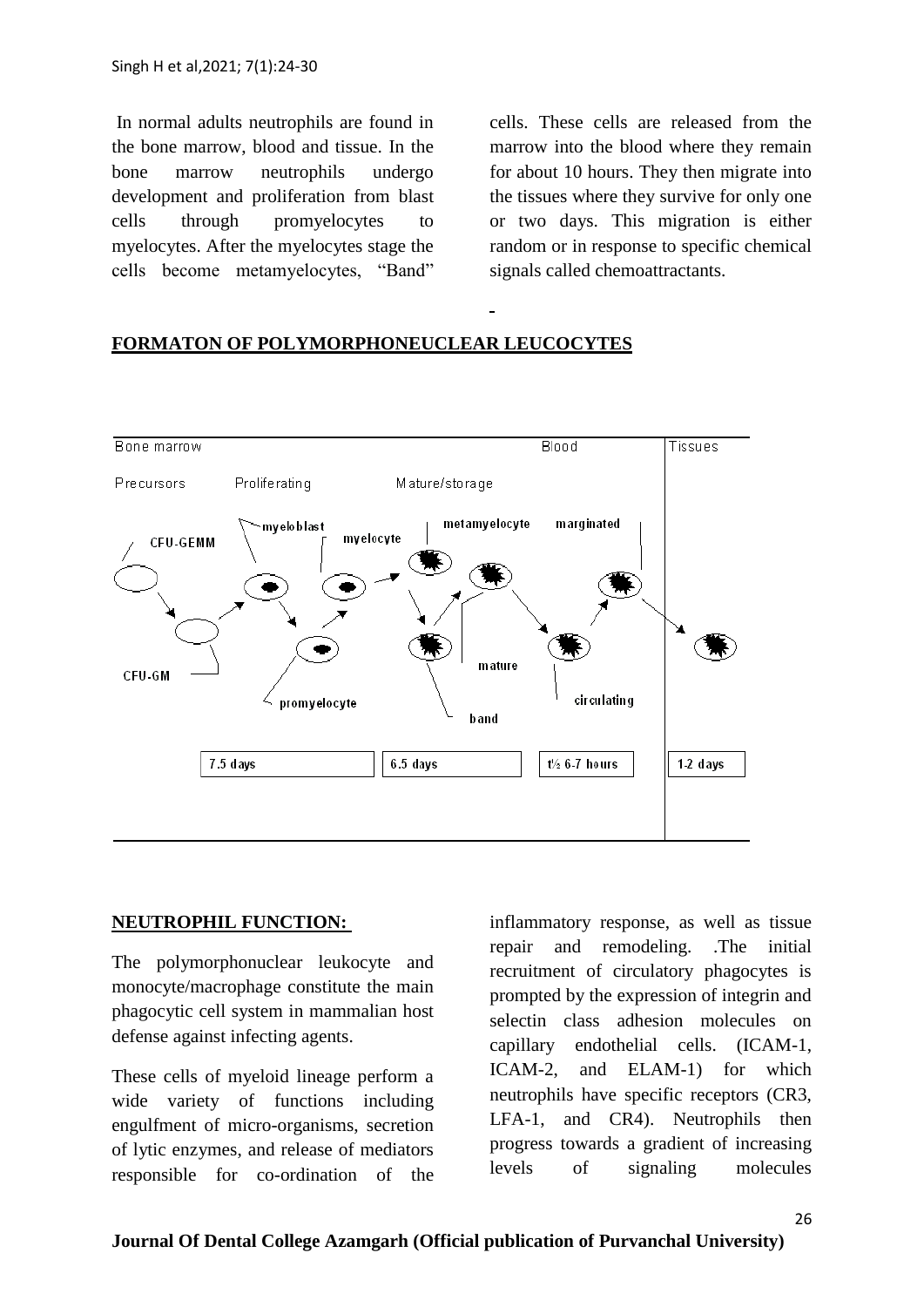(Chemotaxis), which include both endogenous chemoattractants, like complement component C5a and interleukin-8 (IL-8), and exogenous elements such as bacterial protein synthesis-signaling peptides, characterized by N-formyl-l-methionyl-l-leucyl-lphenylalanine (FMLP).

# **ADHERENCE:**

This process involves Margination and attachment of the PMN to vascular endothelium via specific molecules present on the surface of the PMN and the endothelial cell. The surface of the neutrophil is coated with surface adhesions. Many cell interactions are dependent on binding of cells to each other or to a substrate. These interactions are controlled by receptors on the surface of the immune cells and ligands on other cells or on the substrate, called adhesion molecules.

There are four main groups of adhesion molecules:

- 1. Integrins;
- 2. Adhesion molecules of the immunoglobulin supergene family;
- 3. Lectin-like adhesion molecules;

 4. The CD44, or Hermes group, which interact with ligands called addressins on vascular endothelium.<sup>7</sup>

## **CHEMOTAXIS:**

Chemotaxis is directional migration of leukocytes along a chemical gradient. The neutrophils travel to the site of microbial injury in response to specific chemical agents (chemoattractants). Typically,

healthy periodontal tissues are characterized by a paucity of inflammatory cells within the connection tissues. However, polymorphonuclear leucocytes neutrophils are commonly found during the junctional epithelium and separate bacterial plaque from the tissues.

# **MARGINATION :**

This process takes place most commonly in post capillary venules, small, thinwalled vessels in which blood flows relatively slowly –and results from changes not only in the neutrophil but also in the local endothelial cells.

## **EMIGRATION**

Once attached, neutrophils actively line themselves along the endothelial cells to migrate out of the venule and into the adjacent tissue in a process termed *emigration.* The neutrophil then travel by ameboid motion up the concentration gradient of chemotactic factors until they arrive at the focus of the injury or infection.

## **OPSONIZATION:**

Many types of particles including most species of encapsulated bacteria do not interact effectively with any cellular receptor and hence cannot be phagocytized directly. However, phagocytosis of such particle can occur when their surface are coated with certain host-derived proteins. Proteins that have this ability to enhance phagocytosis are known as **opsonins.**

## **PHAGOCYTOSIS**

On arrival at an injured site, neutrophils immediately begin the process of engulfing any bacteria, cellular debris, or foreign particular matter in the area.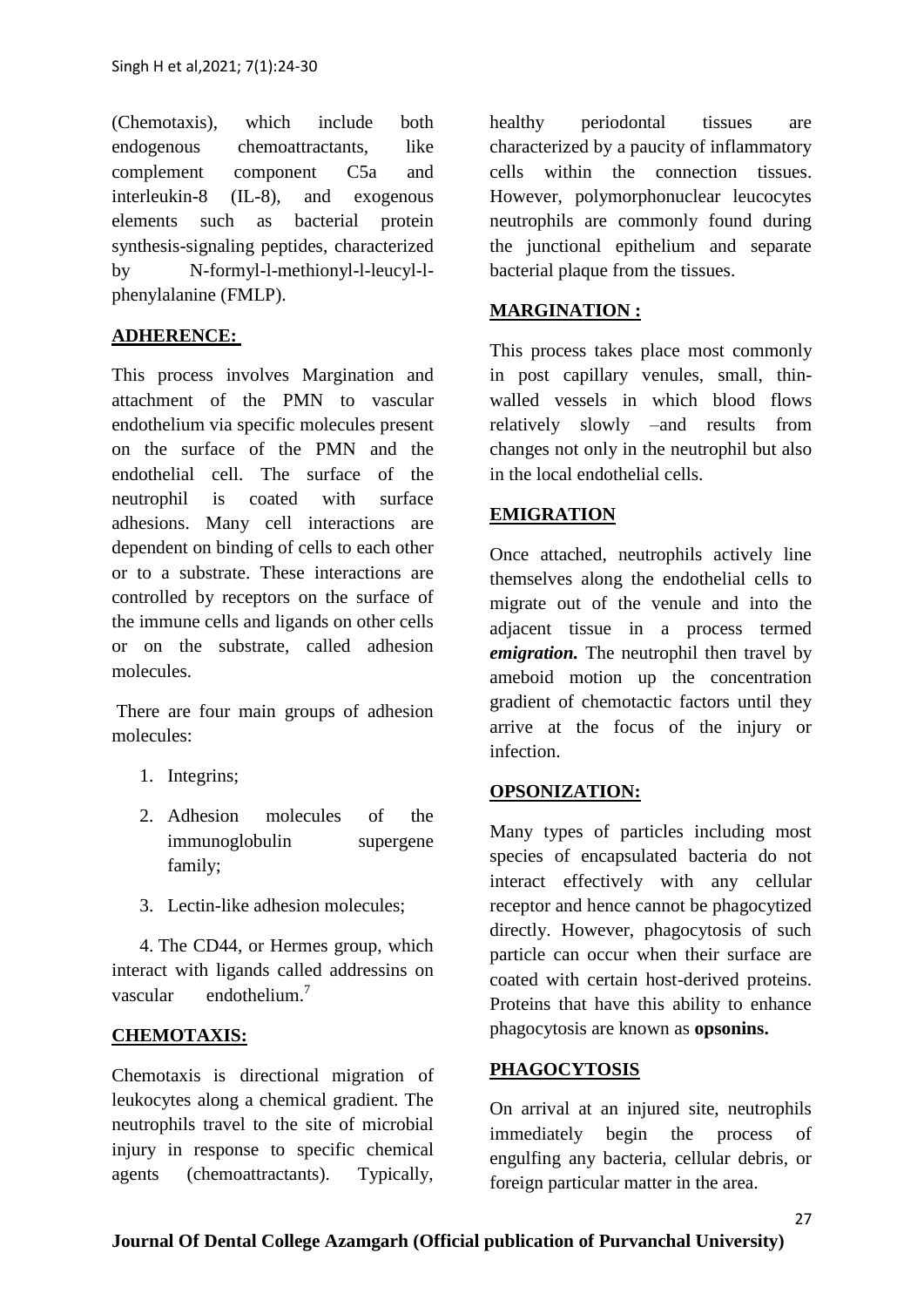

# **NEUTROPHIL DEFECTS AS RISK FACTORS FOR PERIODONTAL DISEASES:**

The host response to pathogenic microorganisms involves a complex array of interaction between numerous cellular and hum oral components of the immune system. Host responses operative in periodontal diseases have been reviewed by Genco et al and others studies of host response in periodontal diseases have pointed clearly to the PMN, as the key productive cell, which made normal circumstances, limits the pathology caused by periodontal organisms<sup>8</sup> The neutrophil does not act alone but operates as part of a neutrophil antibody – complement axis that exerts a protective role against Gram negative organisms, which are important in periodontal diseases<sup>9</sup>.

Observations from human and animal disease states demonstrate that defective neutrophil function is associated with the presence of periodontal destruction associated with neutrophil abnormalities were reported as early as  $1902^{10}$  A number of naturally occurring conditions in individual with inherently depressed neutrophil function, such a Cyclic neutropenia and Chediak – higashi syndrome, have been shown to be associated with periodontal destruction.

*The second line of evidence* implicating the neutrophil as a major protective cell against oral bacterial pathogens is the observation that several periodontopathic bacteria have significant anti-neutrophil virulence factors. Porphyromonas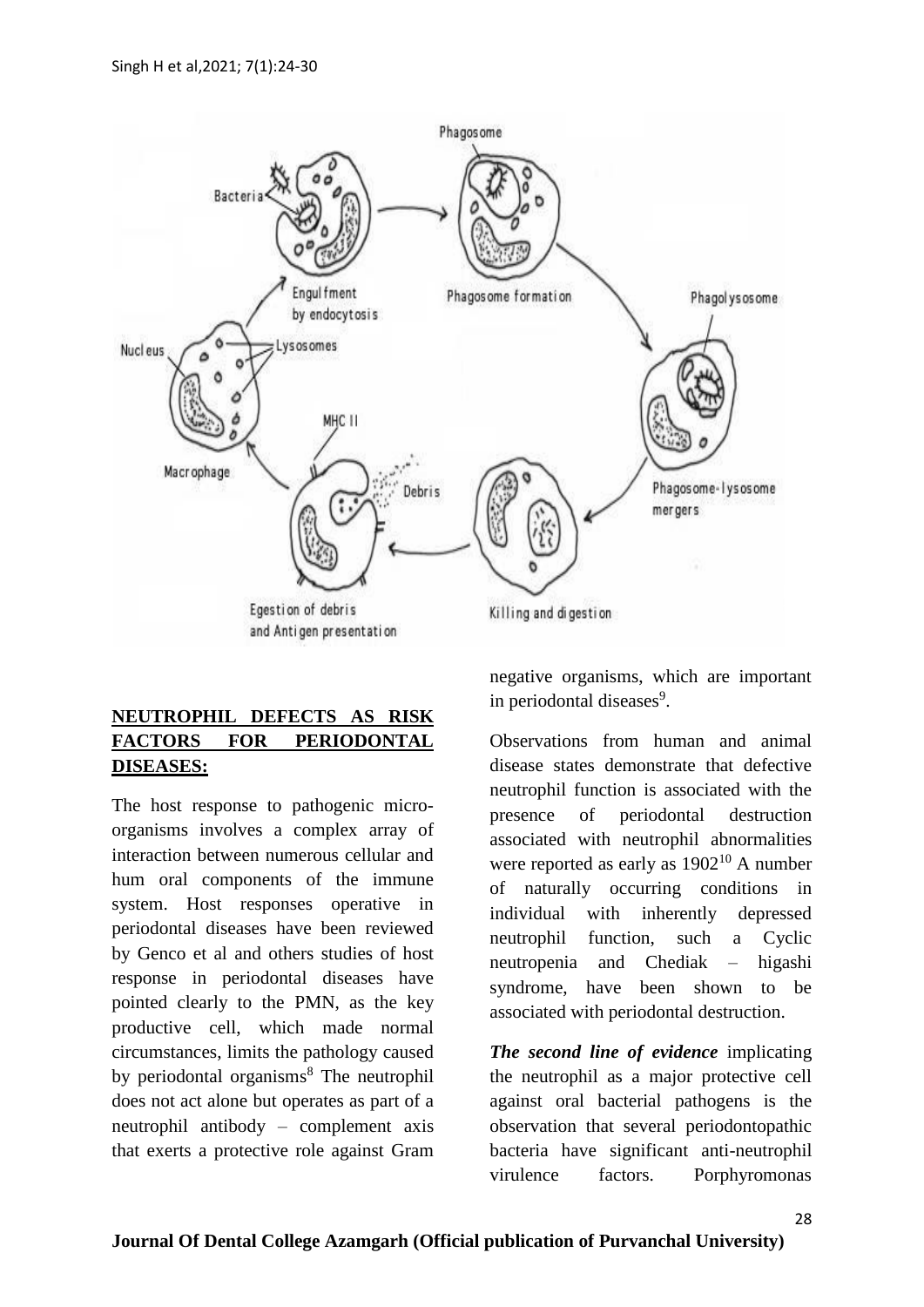gingivalis and A. actinomycetemcomitans are leukoaggressive; i.e., they produce toxins and other factors, which either reduce neutrophil function or kill neutrophils $11, 12$ 

# Leucocytes in the dentogingival area and saliva

Leukocytes found in clinically healthy gingival sulci are predominantly neutrophils. In healthy human gingival sulci, they are found to be 91.2% to 91.5% and mononuclear cells are only 8.5 to 8.8%.

It is interesting to note that the main portal of entry of leukocytes into the oral cavity is the gingival sulcus. The majority of these cells is viable and has been found to have phagocytic and killing capacity. Therefore they constitute a major protective mechanism against extension of plaque into the gingival sulcus.

pH changes in the periodontal environment could alter the balance between the host and bacteria, even though pH is one of the many factors, the PMNs are exposed to. Studies on pH changes are useful for giving insight into the determinants of PMN activation at diseased periodontal sites.

In addition to desquamated epithelial cells, the saliva contains all forms of leukocytes, the majority being PMNs. The number of leukocytes varies from person to person and at different times of the day. Living PMNs in saliva are sometimes referred to as 'Orogranulocytes'. The rate of their . **REFERENCES:**

1. Summers. C et al (2010); Neutrophil kinetics in health and disease; 8:318- 324

migration into the oral cavity is termed the 'Organulocytic' migratory rate. Skougoard in 1994 proposed that the rate of migration is correlated with the severity of gingival inflammation and is hence a reliable index for assessing gingivitis $^{13}$ .

# **CONCLUSION**

Several lines of evidence suggest that phagocytic cells, especially polymorphonuclear neutrophils, play an important role in maintaining the health of periodontal tissues. The intact neutrophil function is important in determining host resistance to periodontal disease. Severe periodontal disease has been reported among young patients with cyclic or "benign" neutropenia and agranulocytosis.

Neutrophils and macrophages are critical in host defense against bacterial infection. There is a strong relationship between altered PMN activity and localized juvenile periodontitis. Neutrophils use a variety of unique mechanisms to kill microorganisms.The ability of neutrophils to reduce oxygen to superoxide, hydrogen peroxide and several other O2 reduction products.The defective host response, in terms of neutrophil function, can result from an underlying genetic defect as in LJP, or bacterial virulence factors that circumvent or modify normal neutrophil function.

Therapeutic interventions, therefore, would focus on correcting inherited defects or preventing the actions of the bacteria on the neutrophil.

2. Deas D.E, Mackey S.A and McDonnell (2003); Systemic disease